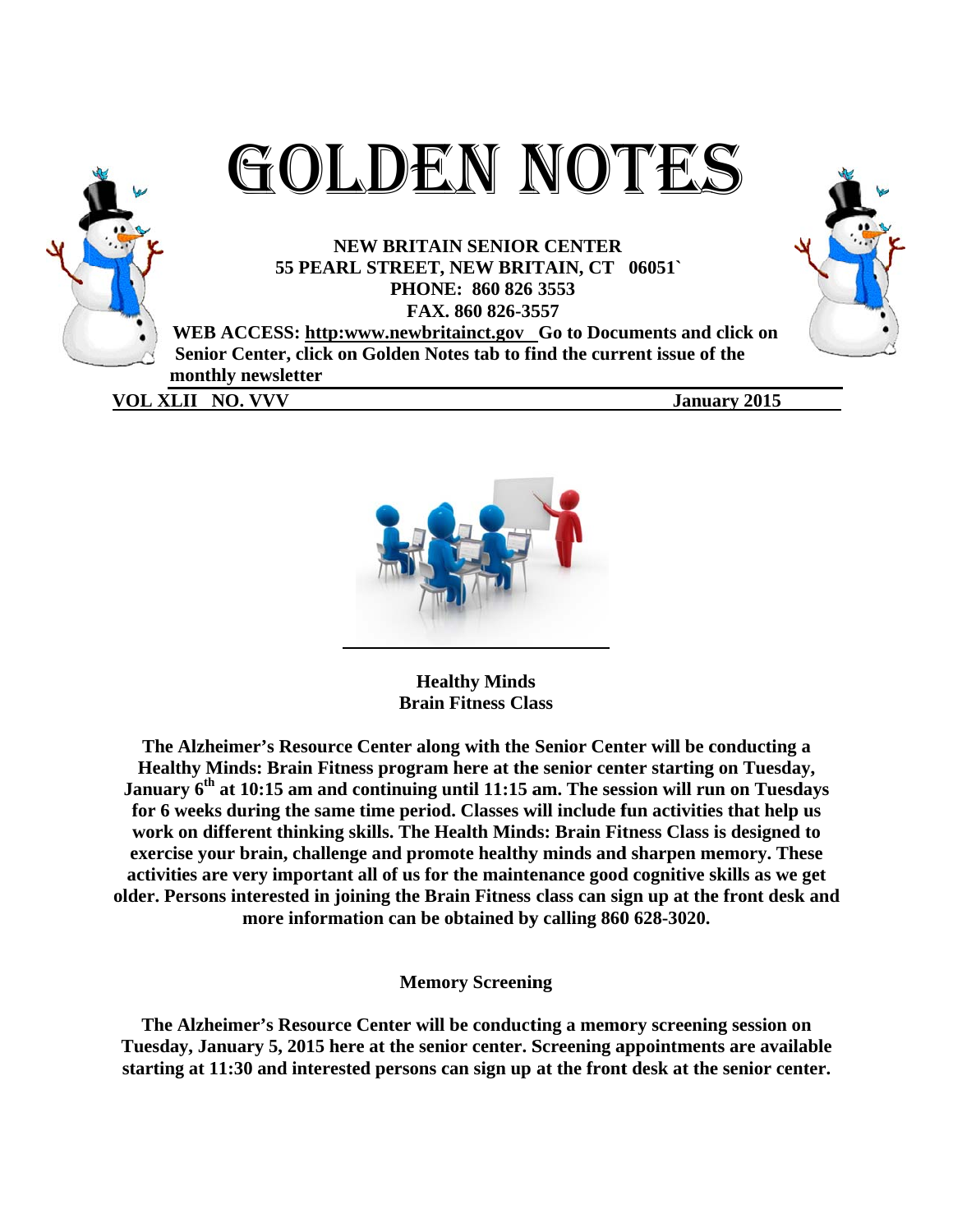**Solar Energy Program** 

Do you want to lower your electric bill? Solar panels are now available for homeowners at no cost. Learn more about qualifying for this great offer. There will be a short presentation and questions will be answered **by a Solar City representative on Tuesday, January 13<sup>th</sup> at 10:00 am.** 



The presentation is open to all.



# **AARP Saf fe Drivers C Course**

**AARP** will be conducting a Safe Drivers program on Thursday January 22, 2015 starting **at 8:3 30 am and c continuing u until 12:15 p pm. This is a one day c class and the e cost for th he program is \$15.00 AARP members and \$20.00 for non members. Please make checks** payable to AARP. Sign up starts on January 5<sup>th</sup>.

**Bo ook Group**

**The New Britain Public Library and the Senior Center's monthly book group will be** meeting on Tuesday, January 20, 2015 here at the Senior Center. The book read for **March 17<sup>th</sup> Griftopia, Bubble Machines, Vampire Squid and the Long Con that is Breaking** January is Reason I Jump written by Naoki Higashida. **February y 17th – Stra aight Man b by Richard R Russo America written by Matt Taibbi** Future book titles will be:

Hope you will join us on the third Tuesday of each month at 1:00 PM.

# **FRIDAY A AT THE MO OVIES**

The movie for January 16<sup>th</sup> will be Julie and Julia starring Meryl Streep and Amy Adams. "A culinary legend provides a frustrated office worker with a new recipe for life". Hope you will join us for this very entertaining film.

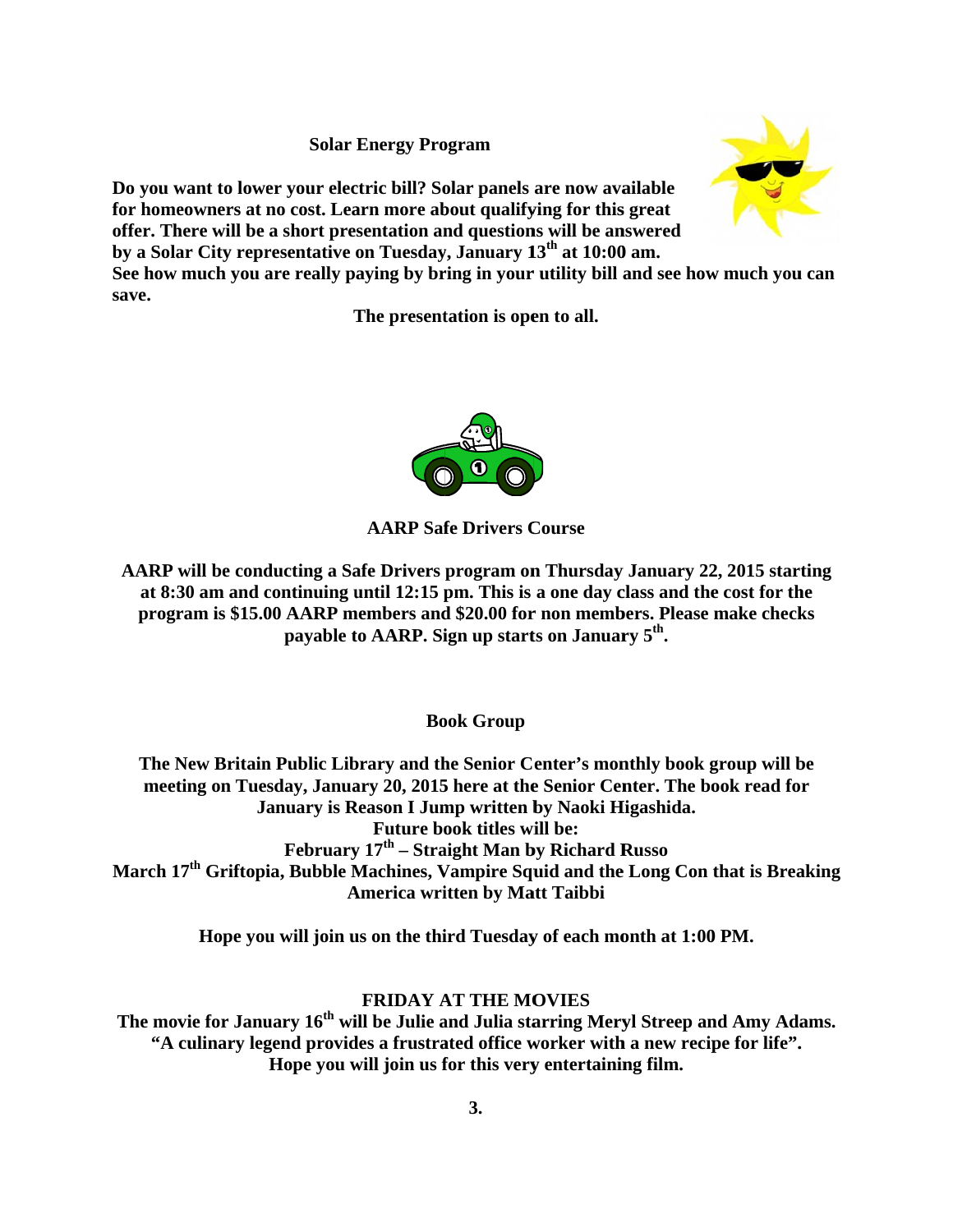**Daily Calendar of Activities:** 

#### **December 2014**

**Monday** 

 **8:15 am to 11:10 am– Snack bar open 8:45 am to 9:15am. – Line Dancing Instruction for persons wishing to learn line dancing 9:15 am to 10:00 am – Art class open 9:15 am to 10:00 am – Exercise Class Senior appropriate class with Chris 10:15 am to 11:00 am – Line dancing class 12:45am to 3:00 pm - Bingo** 

**Tuesday** 

 **8:15 am to 11:00 am. – Snack Bar open 8:30 am to 9 am - Line Dancing Instruction for person wishing to learn line dancing 9:15 am to 10:15 am – Exercise Class Senior appropriate exercise class with Chris 9:15am to 11:15 am - Ceramics Class 9:15 am to 1:30 pm – Craft group meets 10:30 am to 11:15 am – Line dancing with Chris 12:30 pm to 3:00 pm – Wii Bowling 1:00 pm to 3:30 pm – Craft group meets** 

**Wednesday** 

 **8:15 am to 11:00 am – Snack bar open** 

 **9:00 am to 11:30 am - Card group** 

 **9:15 am to 11:30 am – Art Class open** 

 **9:15am to 11:15 am - Ceramics Class** 

**12:45 pm to 3:00 pm – Bingo** 

 **1:00 pm to 3:00 pm – Ballroom Dancing** 

**Thursday** 

 **8:15 am to 11:00 am – Snack bar open 9:00 am to 10:00 am –ZUMBA 9:15 am to 11:30 am – Craft Group meets** 

 **1:00 pm to 3:30 pm – Pinochle Club** 

 **1:00 pm to 3:30 pm – Craft group meets** 

**Friday** 

 **8:15 am to 11:00 am – Snack bar open 9:15 am to 11:30 am – Art class open 12:45 to 3:00 pm – Bingo 1:15 pm to 3:30 pm – Square Dancing** 

**SERVICES BY APPOINTMENT** 

**6.**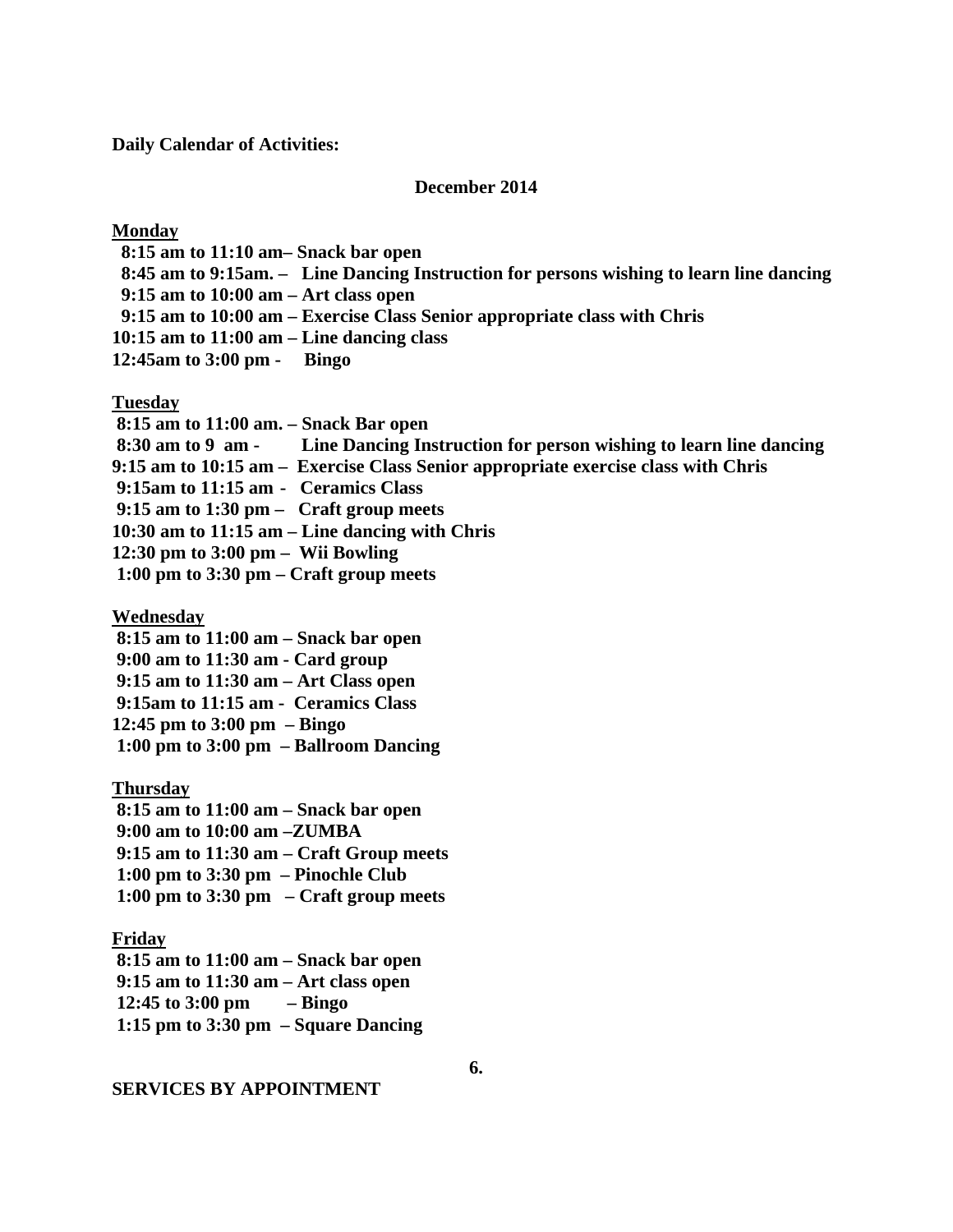#### **DIAL-A-RIDE**

**At least a 2-day notice is required for rides to the Senior Center, medical appointments, shopping and other destinations at any time within the month. Call 826-3555 for an appointment. There is a suggested donation of \$1.50 each way.** 

## **MEDICARE/MEDICAL INSURANCE INFORMATION**

**Persons seeking help in filing Medicare claims or appeals, interpreting medical bills and assistance in making decisions concerning Medicare supplemental insurance can make an appointment with Senior Center staff by calling the Center at 860 826-3553. Advice on Living Wills and how to deal with advance medical directives is also available.** 

## **FROM THE NURSEING DESK**

**Persons wishing to see the nurse for any reason should call the Senior Center during the morning hours to see if a Health Department Nurse is available on the day you wish to come.** 

|  |                                                                                | <b>GOLDEN NOTES SUBSCRIPTIONS</b>      |  |  |  |
|--|--------------------------------------------------------------------------------|----------------------------------------|--|--|--|
|  |                                                                                |                                        |  |  |  |
|  |                                                                                |                                        |  |  |  |
|  |                                                                                |                                        |  |  |  |
|  |                                                                                |                                        |  |  |  |
|  | Make checks payable to: NEW BRITAIN SENIOR CENTER                              |                                        |  |  |  |
|  | <b>Return to: GOLDEN NOTES</b>                                                 | Annual Fee: \$6.00 non refundable      |  |  |  |
|  | <b>New Britain Senior Center</b><br>55 Pearl St<br><b>New Britain CT 06051</b> | Cash Check                             |  |  |  |
|  |                                                                                | New Subscription ______ Renewal ______ |  |  |  |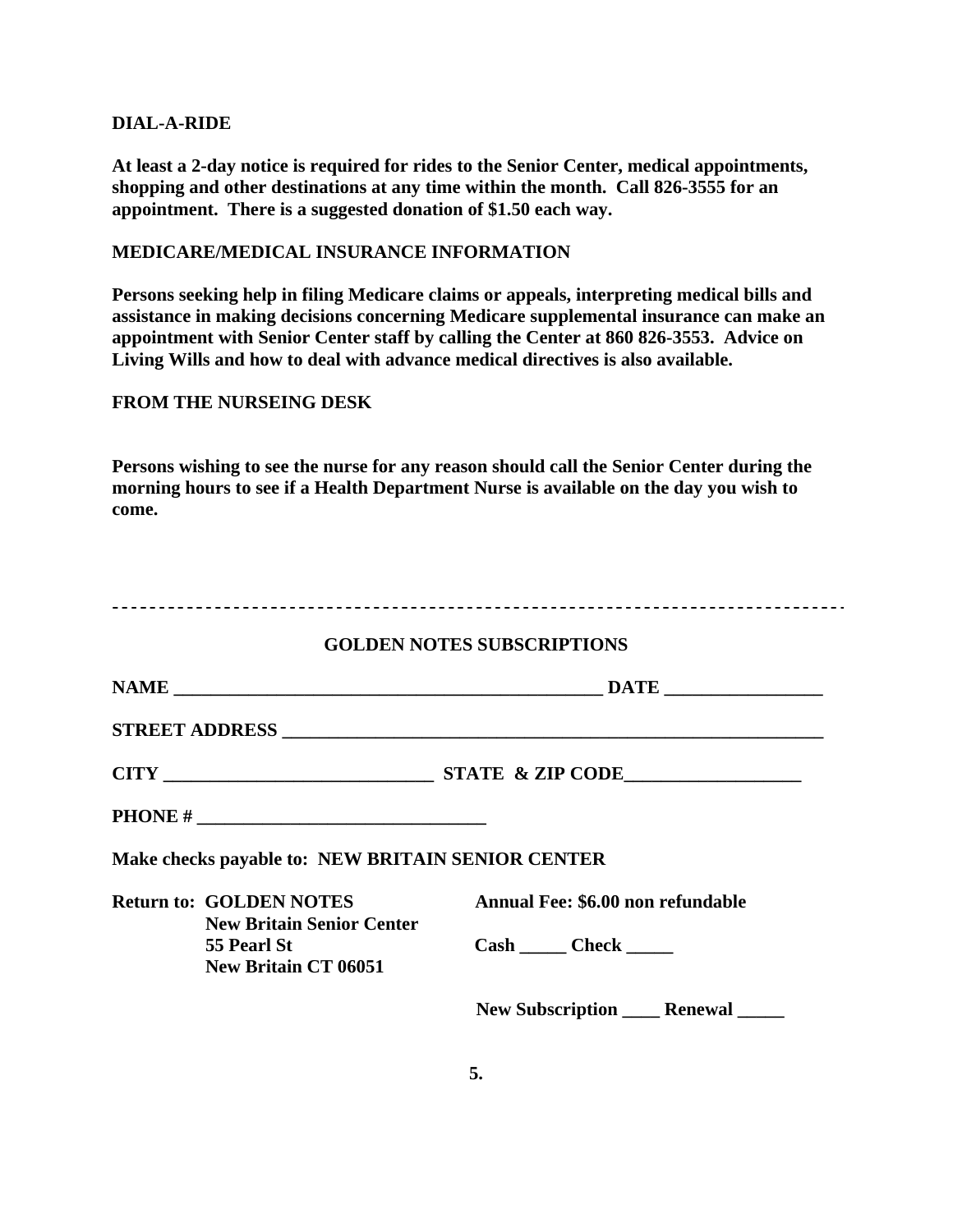## **WAY TO GO CT**



**The Way To Go CT Mobility Management Program is sponsored by Federal New Freedom (MAP-21) funds and is fully endorsed by the Connecticut Department of Transportation. Our goals are to help senior citizens, veterans and people with disabilities navigate transportation options by creating a point of access for all services available** 

**in the north central region of Connecticut. Our program exclusively focuses on towns in this region including New Britain.** 

**Ms Danielle Herbert from the Way To Go Program will be at the senior center on**  Wednesday, January 14<sup>th</sup> at 10:00 am to talk about the various transportation options that **are available to seniors, veterans and disabled persons residing in the New Britain area. Stop by and learn about transportation services.** 

**Financial Literacy for Seniors**

**Rev. Fr. Kapriel Mouradjian Prevention Coordinator from the Substance Abuse Action Council of Central Connecticut will be at the Senior Center on**  Monday, January 12<sup>th</sup> at 10:00 AM to talk about Financial Literacy for seniors. Retirement **and fixed income doesn't mean you can have the things you want. Spend a few moments to refresh the importance of budgeting and staying away from financial pitfalls. There's no "Sure thing" with money without planning. This is a great opportunity to learn about various financial options that can keep us safe and secure. Plan on stopping by and learning how to stay financially safe.** 

#### **CALL FOR VOLUNTEERS**

**The Judicial Branch's Court Support Services Division Adult Probation Department has a backlog of approximately 7,500 probation files that need to be sorted and scanned into a computer database. The files are closed probation files that contain case file documentation. The files need to be sorted into 4 sections, 3 of which will be scanned. Training will be provided on both the SORT and SCAN process. The work to clear this backlog is expected to begin in January 2015 and to take between four to six months. We are in need of volunteers that have experience working with office administration and will be comfortable working with office equipment. The scan process includes using a desktop computer and a scanner. No specific experience is required, training and support will be available. Volunteers are asked to make a minimum commitment of 4 hours a week, in 2-hour time slots. There will be an application form to be completed, an onsite interview and a confidentiality agreement to sign. Application forms are available at the front desk of the senior center. You can speak with Chris Nicholaou (Craft Group on Tuesday/Thursdays) or email Keith Furniss, Chief Probation Officer at Keith.Furniss@jud.ct.gov for more information.**